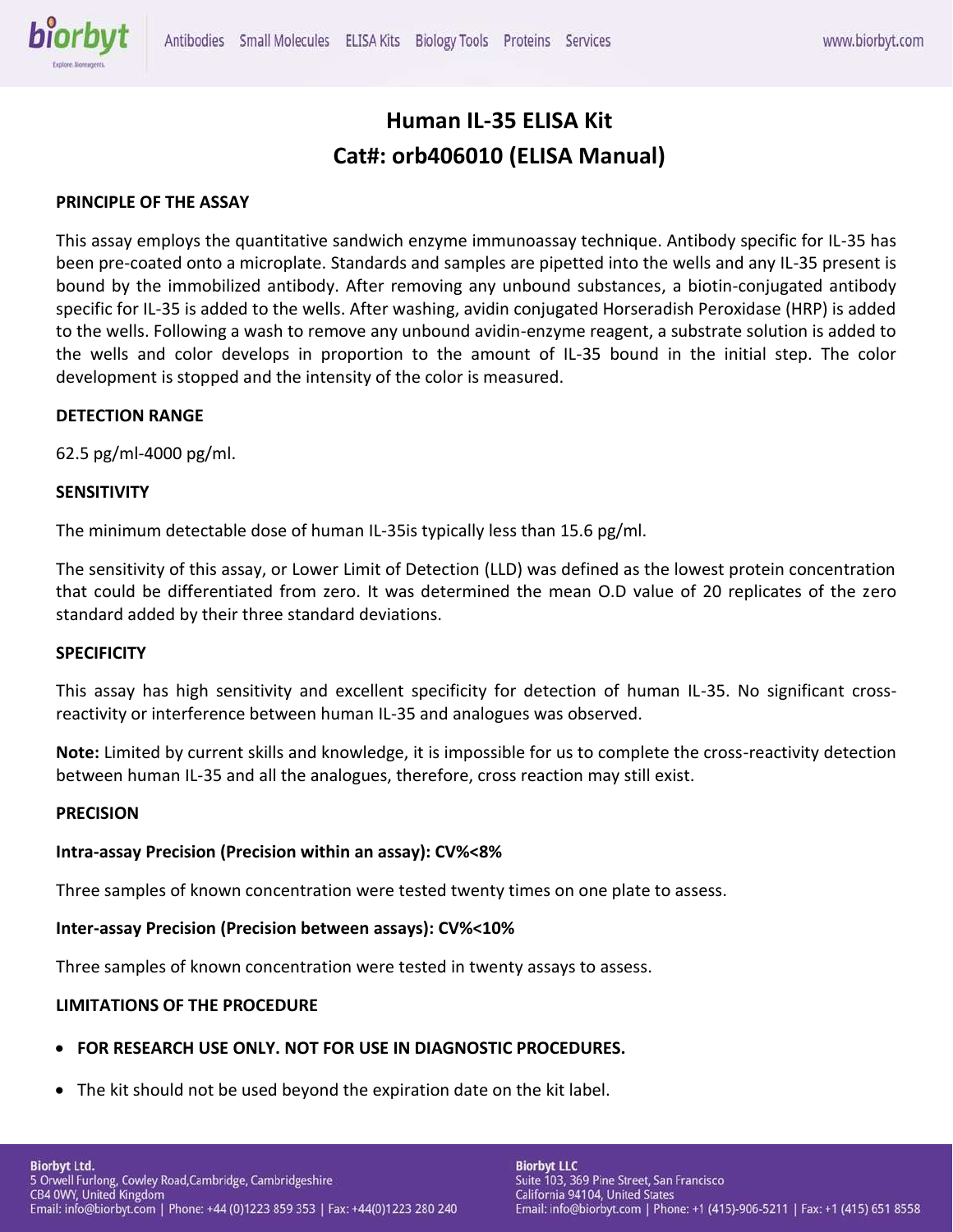- Do not mix or substitute reagents with those from other lots or sources.
- If samples generate values higher than the highest standard, dilute the samples with Sample Diluent and repeat the assay.
- Any variation in Sample Diluent, operator, pipetting technique, washing technique, incubation time or temperature, and kit age can cause variation in binding.
- This assay is designed to eliminate interference by soluble receptors, binding proteins, and other factors present in biological samples. Until all factors have been tested in the Immunoassay, the possibility of interference cannot be excluded.

### **MATERIALS PROVIDED**

biorbyt

| Reagents                              | Quantity           |  |
|---------------------------------------|--------------------|--|
| Assay plate (12x 8 coated Microwells) | $1(96$ wells)      |  |
| Standard (Freeze dried)               | $\overline{2}$     |  |
| Biotin-antibody (100 x concentrate)   | $1 \times 120 \mu$ |  |
| HRP-avidin (100 x concentrate)        | $1 \times 120 \mu$ |  |
| <b>Biotin-antibody Diluent</b>        | $1 \times 15$ ml   |  |
| <b>HRP-avidin Diluent</b>             | $1 \times 15$ ml   |  |
| Sample Diluent                        | $1 \times 50$ ml   |  |
| Wash Buffer (25 x concentrate)        | $1 \times 20$ ml   |  |
| <b>TMB Substrate</b>                  | $1 \times 10$ ml   |  |
| <b>Stop Solution</b>                  | $1 \times 10$ ml   |  |
| Adhesive Strip (For 96 wells)         | 4                  |  |
| Instruction manual                    | 1                  |  |

### **STORAGE**

| Unopened kit | Store at 2 - 8°C. Do not use the kit beyond the expiration date |                                                                                                                     |  |
|--------------|-----------------------------------------------------------------|---------------------------------------------------------------------------------------------------------------------|--|
| Opened kit   | Coated assay<br>plate                                           | May be stored for up to 1 month at 2 - 8°C.<br>Try to keep it in a sealed aluminum foil bag,<br>and avoid the damp. |  |
|              | Standard                                                        | May be stored for up to 1 month at 2 - 8° C. If                                                                     |  |
|              | Biotin-antibody                                                 | don't make recent use, better keep it store at                                                                      |  |
|              | <b>HRP-avidin</b>                                               | $-20^{\circ}$ C.                                                                                                    |  |
|              | Biotin-antibody                                                 |                                                                                                                     |  |
|              | <b>Diluent</b>                                                  |                                                                                                                     |  |
|              | <b>HRP-avidin</b>                                               | May be stored for up to 1 month at 2 - 8°C.                                                                         |  |
|              | Diluent                                                         |                                                                                                                     |  |
|              | Sample                                                          |                                                                                                                     |  |
|              | <b>Diluent</b>                                                  |                                                                                                                     |  |
|              | Wash Buffer                                                     |                                                                                                                     |  |
|              | <b>TMB</b>                                                      |                                                                                                                     |  |
|              | Substrate                                                       |                                                                                                                     |  |
|              | <b>Stop Solution</b>                                            |                                                                                                                     |  |

**\*Provided this is within the expiration date of the kit.**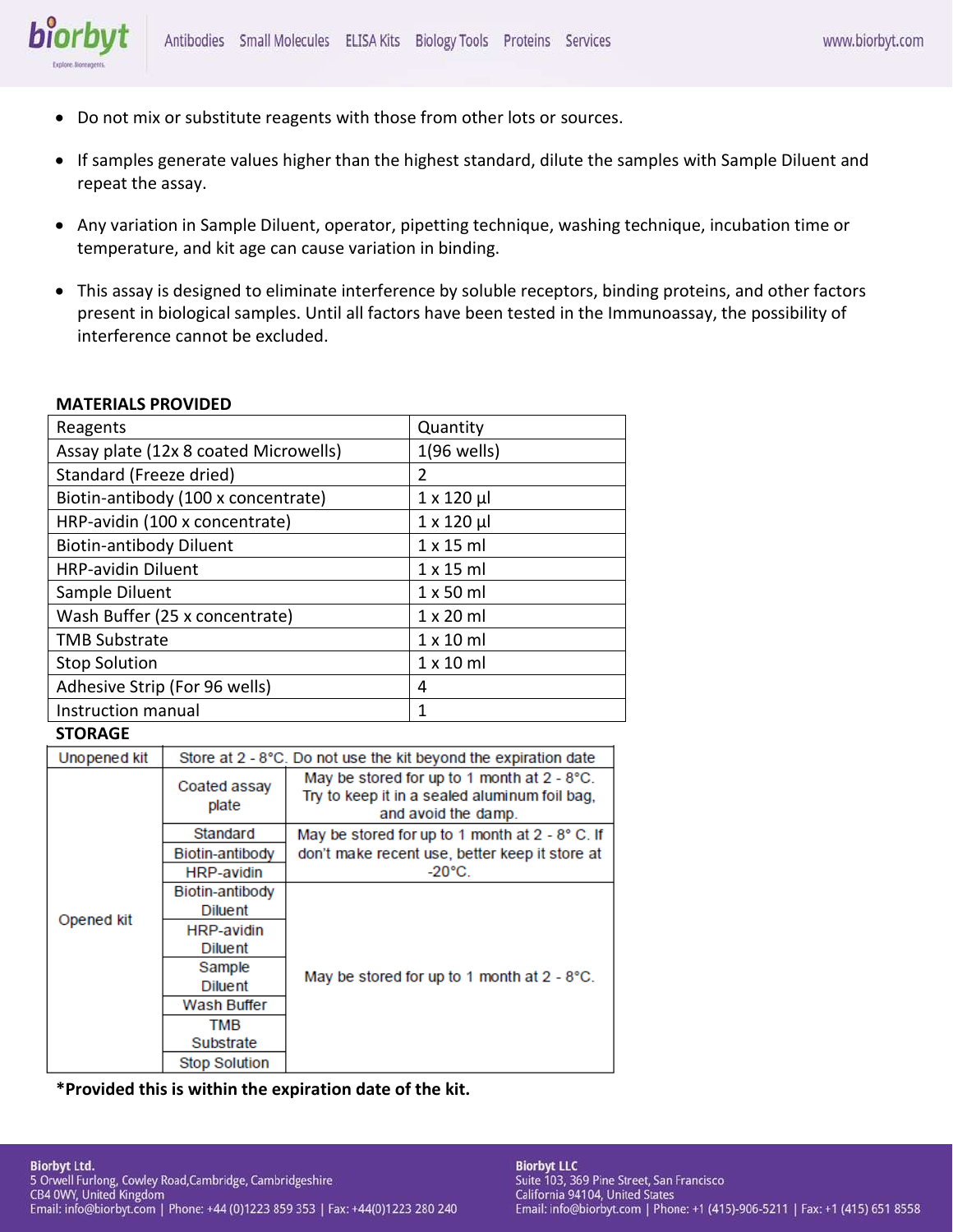# **OTHER SUPPLIES REQUIRED**

- Microplate reader capable of measuring absorbance at 450 nm, with the correction wavelength set at 540 nm or 570 nm.
- An incubator which can provide stable incubation conditions up to 37°C±0.5°C.
- Squirt bottle, manifold dispenser, or automated microplate washer.
- Absorbent paper for blotting the microtiter plate.
- 100ml and 500ml graduated cylinders.
- Deionized or distilled water.
- Pipettes and pipette tips.
- Test tubes for dilution.

# **PRECAUTIONS**

The Stop Solution provided with this kit is an acid solution. Wear eye, hand, face, and clothing protection when using this material.

# **SAMPLE COLLECTION AND STORAGE**

- **Serum** Use a serum separator tube (SST) and allow samples to clot for two hours at room temperature or overnight at 4°C before centrifugation for 15 minutes at 1000 ×g. Remove serum and assay immediately or aliquot and store samples at -20°C or -80°C. Avoid repeated freeze-thaw cycles.
- **Cell Culture Supernates** Remove particulates by centrifugation for 15 minutes at 1000 x g, 2 8°C and assay immediately or aliquot and store samples at -20°C or -80°C. Avoid repeated freeze-thaw cycles.
- **Tissue Homogenates** 100mg tissue was rinsed with 1X PBS, homogenized in 1 ml of 1X PBS and stored overnight at -20°C. After two freeze-thaw cycles were performed to break the cell membranes, the homogenates were centrifuged for 5 minutes at 5000 x g, 2 - 8°C. The supernate was removed and assayed immediately. Alternatively, aliquot and store samples at -20°C or -80°C. Centrifuge the sample again after thawing before the assay. Avoid repeated freeze-thaw cycles.
- **Urine** Use a sterile container to collect urine samples. Remove any particulates by centrifugation for 15 minutes at 1000xg, 2 - 8°C and assay immediately or aliquot and store samples at -20°C or -80°C. Avoid repeated freeze-thaw cycles. Centrifuge again before assaying to remove any additional precipitates that may appear after storage.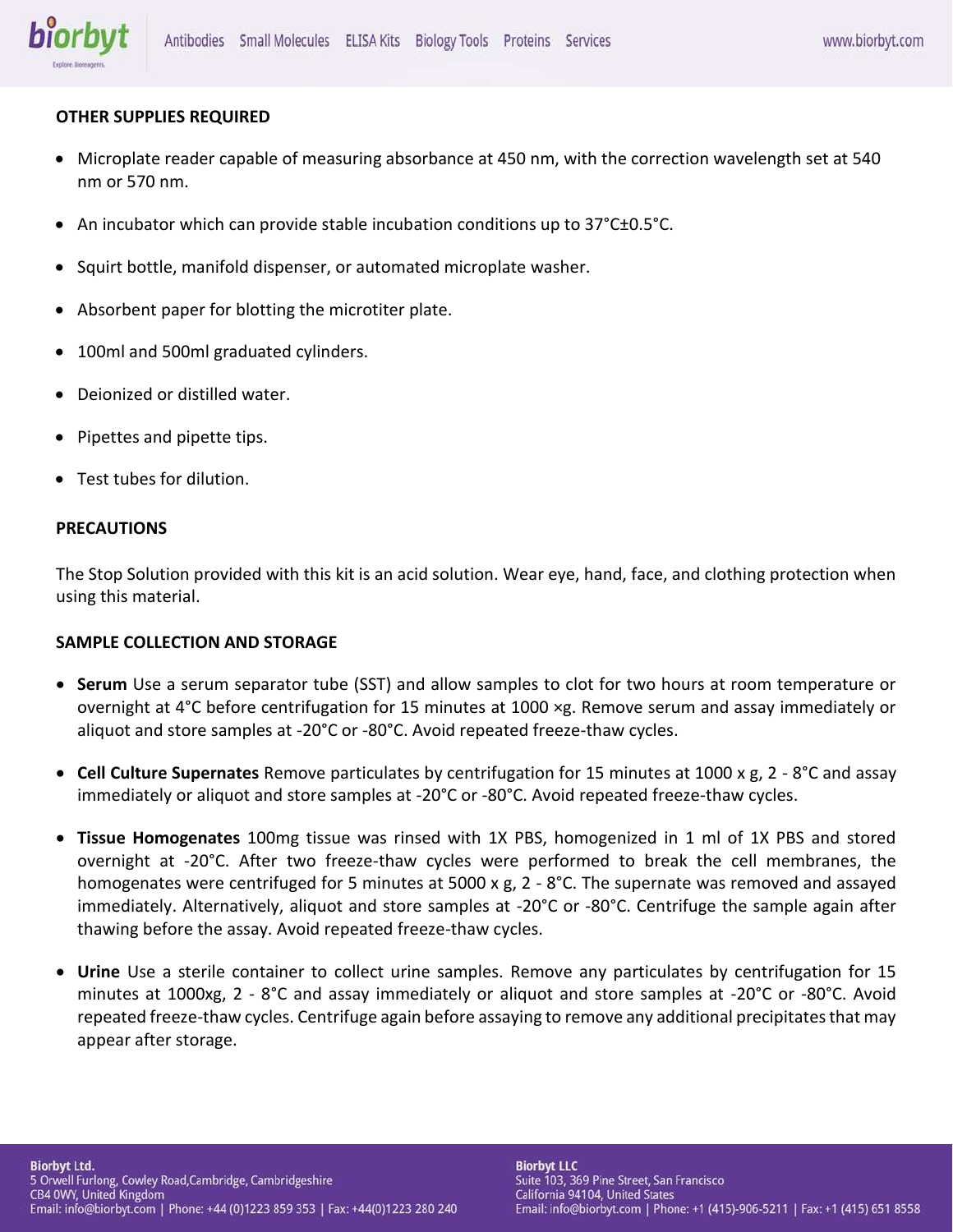

### **Note:**

- 1. Biorbyt is only responsible for the kit itself, but not for the samples consumed during the assay. The user should calculate the possible amount of the samples used in the whole test. Please reserve sufficient samples in advance.
- 2. Samples to be used within 5 days may be stored at 2-8°C, otherwise samples must be stored at -20°C (≤1month) or -80°C (≤2month) to avoid loss of bioactivity and contamination.
- 3. Grossly hemolyzed samples are not suitable for use in this assay.
- 4. If the samples are not indicated in the manual, a preliminary experiment to determine the validity of the kit is necessary.
- 5. Please predict the concentration before assaying. If values for these are not within the range of the standard curve, users must determine the optimal sample dilutions for their particular experiments.
- 6. Tissue or cell extraction samples prepared by chemical lysis buffer may cause unexpected ELISA results due to the impacts of certain chemicals.
- 7. Owing to the possibility of mismatching between antigen from other resource and antibody used in our kits (e.g., antibody targets conformational epitope rather than linear epitope), some native or recombinant proteins from other manufacturers may not be recognized by our products.
- 8. Influenced by the factors including cell viability, cell number and also sampling time, samples from cell culture supernatant may not be detected by the kit.
- 9. Fresh samples without long time storage are recommended for the test. Otherwise, protein degradation and denaturalization may occur in those samples and finally lead to wrong results.

### **REAGENT PREPARATION**

### **Note:**

- Kindly use graduated containers to prepare the reagent. Please don't prepare the reagent directly in the Diluent vials provided in the kit.
- Bring all reagents to room temperature (18-25°C) before use for 30min.
- Prepare fresh standard for each assay. Use within 4 hours and discard after use.
- Making serial dilution in the wells directly is not permitted.
- Please carefully reconstitute Standards according to the instruction, and avoid foaming and mix gently until the crystals have completely dissolved. To minimize imprecision caused by pipetting, use small volumes and ensure that pipettors are calibrated. It is recommended to suck more than 10μl for once pipetting.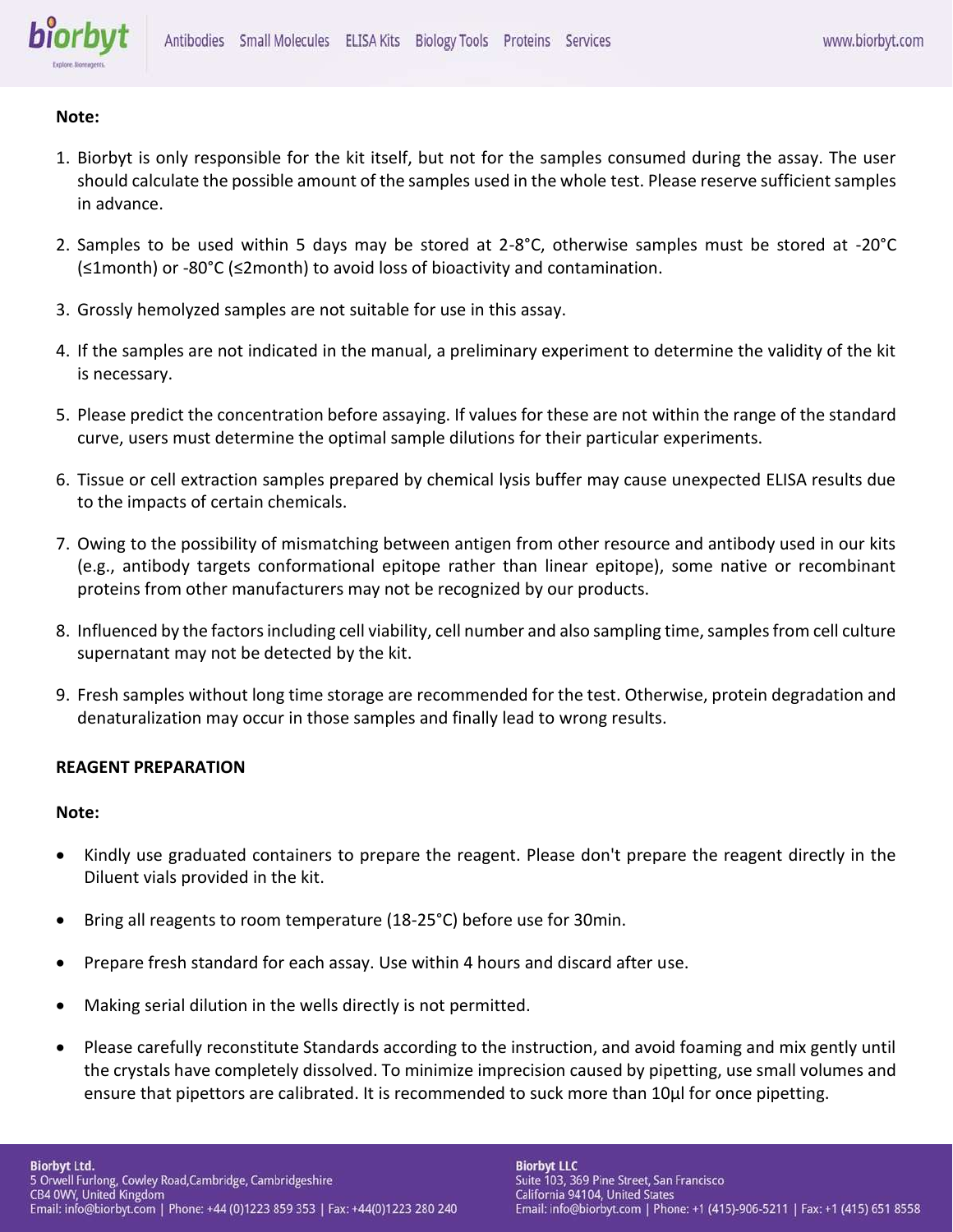

- Distilled water is recommended to be used to make the preparation for reagents. Contaminated water or container for reagent preparation will influence the detection result.
- 1. **Biotin-antibody (1x) -** Centrifuge the vial before opening.

**Biotin-antibody** requires a 100-fold dilution. A suggested 100-fold dilution is 10 μl of **Biotin-antibody**+ 990 μl of **Biotin-antibody Diluent**.

2. **HRP-avidin (1x)-** Centrifuge the vial before opening.

**HRP-avidin** requires a 100-fold dilution. A suggested 100-fold dilution is 10 μl of **HRP-avidin** + 990 μl of **HRPavidin Diluent**.

3. **Wash Buffer (1x)-** If crystals have formed in the concentrate, warm up to room temperature and mix gently until the crystals have completely dissolved. Dilute 20 ml of Wash Buffer Concentrate (25 x) into deionized or distilled water to prepare 500 ml of Wash Buffer (1 x).

### 4. **Standard**

Centrifuge the standard vial at 6000-10000rpm for 30s.

Reconstitute the **Standard** with 1.0 ml of **Sample Diluent**. Do not substitute other diluents. This reconstitution produces a stock solution of 4000 pg/ml. Mix the standard to ensure complete reconstitution and allow the standard to sit for a minimum of 15 minutes with gentle agitation prior to making dilutions. Pipette 250 μl of **Sample Diluent** into each tube (S0-S6). Use the stock solution to produce a 2-fold dilution series (below). Mix each tube thoroughly before the next transfer. The undiluted Standard serves as the high standard (4000 pg/ml). **Sample Diluent** serves as the zero standard (0 pg/ml).

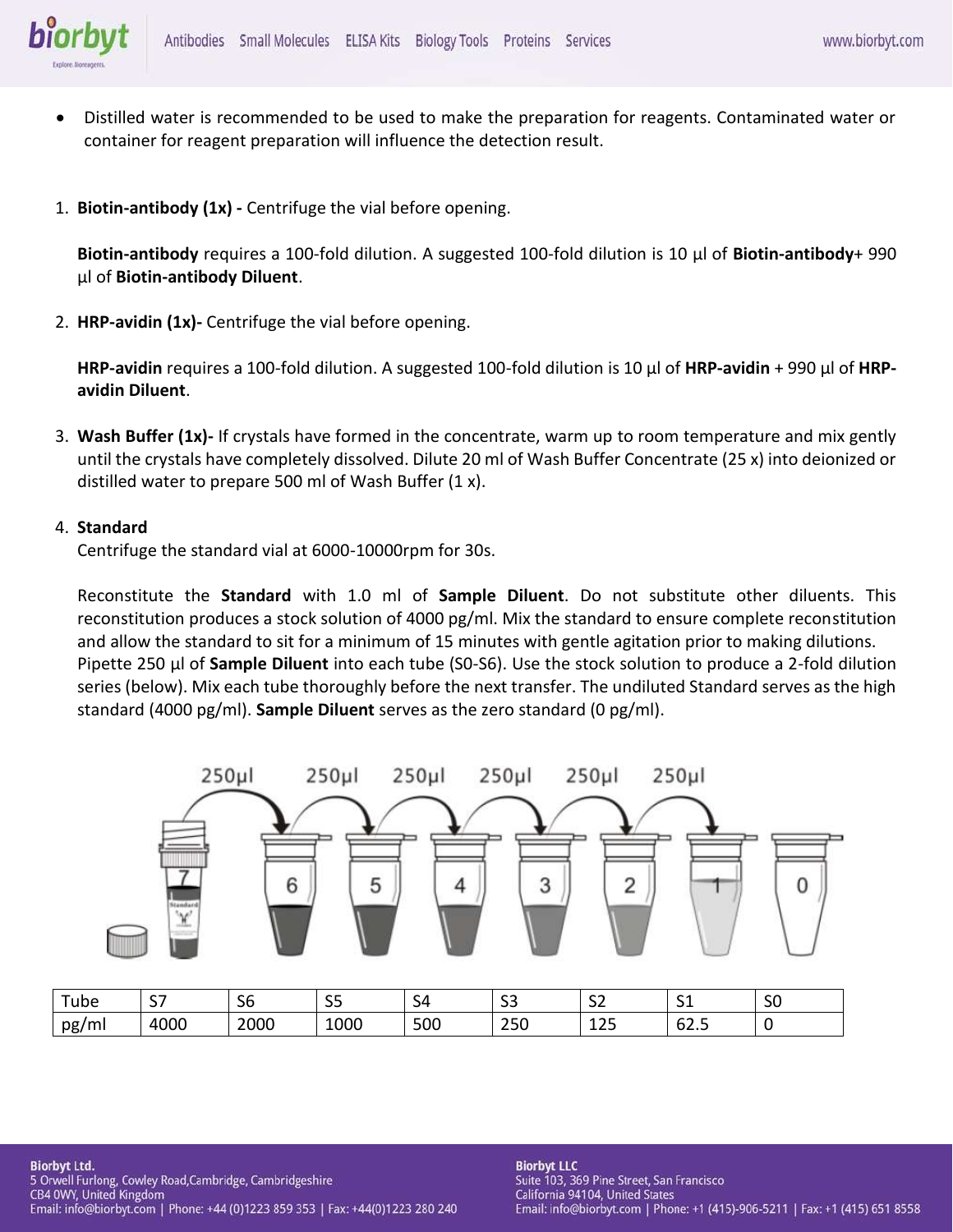

### **ASSAY PROCEDURE**

**Bring all reagents and samples to room temperature before use. Centrifuge the sample again after thawing before the assay. It is recommended that all samples and standards be assayed in duplicate.** 

- 1. Prepare all reagents, working standards, and samples as directed in the previous sections.
- 2. Refer to the Assay Layout Sheet to determine the number of wells to be used and put any remaining wells and the desiccant back into the pouch and seal the ziploc, store unused wells at 4°C.
- 3. Add 100μl of standard and sample per well. Cover with the adhesive strip provided. Incubate for 2 hours at 37°C. A plate layout is provided to record standards and samples assayed.
- 4. Remove the liquid of each well, don't wash.
- 5. Add 100μl of Biotin-antibody(1x) to each well. Cover with a new adhesive strip. Incubate for 1 hour at 37°C. (Biotin-antibody(1x) may appear cloudy. Warm up to room temperature and mix gently until solution appears uniform.)
- 6. Aspirate each well and wash, repeating the process two times for a total of three washes. Wash by filling each well with Wash Buffer (200μl) using a squirt bottle, multi-channel pipette, manifold dispenser, or autowasher, and let it stand for 2 minutes, complete removal of liquid at each step is essential to good performance. After the last wash, remove any remaining wash Buffer by aspirating or decanting. Invert the plate and blot it against clean paper towels.
- 7. Add 100μl of HRP-avidin (1x) to each well. Cover the microtiter plate with a new adhesive strip. Incubate for 1 hour at 37°C.
- 8. Repeat the aspiration/wash process for five times as in step 6.
- 9. Add 90μl of TMB Substrate to each well. Incubate for 15-30 minutes at 37°C. Protect from light.
- 10. Add 50μl of Stop Solution to each well, gently tap the plate to ensure thorough mixing.
- 11. Determine the optical density of each well within 5 minutes, using a microplate reader set to 450 nm. If wavelength correction is available, set to 540 nm or 570 nm. Subtract readings at 540 nm or 570 nm from the readings at 450 nm. This subtraction will correct for optical imperfections in the plate. Readings made directly at 450 nm without correction may be higher and less accurate.

### Note:

- 1. The final experimental results will be closely related to validity of the products, operation skills of the end users and the experimental environments.
- 2. Samples or reagents addition: Please use the freshly prepared Standard. Please carefully add samples to wells and mix gently to avoid foaming. Do not touch the well wall as possible. For each step in the procedure,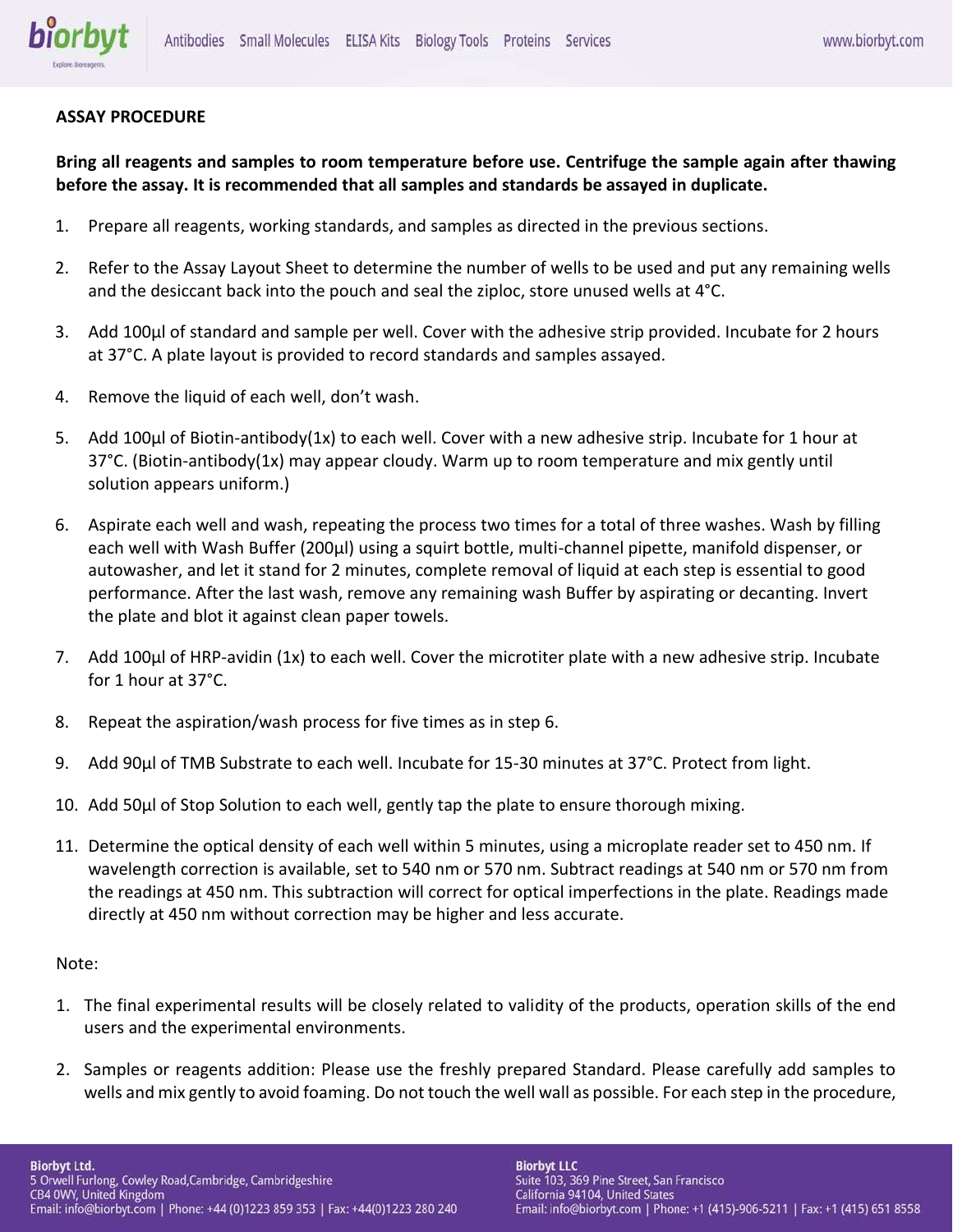total dispensing time for addition of reagents or samples to the assay plate should not exceed 10 minutes. This will ensure equal elapsed time for each pipetting step, without interruption. Duplication of all standards and specimens, although not required, is recommended. To avoid cross-contamination, change pipette tips between additions of each standard level, between sample additions, and between reagent additions. Also, use separate reservoirs for each reagent.

- 3. Incubation: To ensure accurate results, proper adhesion of plate sealers during incubation steps is necessary. Do not allow wells to sit uncovered for extended periods between incubation steps. Once reagents have been added to the well strips, DO NOT let the strips DRY at any time during the assay. Incubation time and temperature must be observed.
- 4. Washing: The wash procedure is critical. Complete removal of liquid at each step is essential to good performance. After the last wash, remove any remaining Wash Solution by aspirating or decanting and remove any drop of water and fingerprint on the bottom of the plate. Insufficient washing will result in poor precision and falsely elevated absorbance reading. When using an automated plate washer, adding a 30 second soak period following the addition of wash buffer, and/or rotating the plate 180 degrees between wash steps may improve assay precision.
- 5. Controlling of reaction time: Observe the change of color after adding TMB Substrate (e.g. observation once every 10 minutes), TMB Substrate should change from colorless or light blue to gradations of blue. If the color is too deep, add Stop Solution in advance to avoid excessively strong reaction which will result in inaccurate absorbance reading.
- 6. TMB Substrate is easily contaminated. TMB Substrate should remain colorless or light blue until added to the plate. Please protect it from light.
- 7. Stop Solution should be added to the plate in the same order as the TMB Substrate. The color developed in the wells will turn from blue to yellow upon addition of the Stop Solution. Wells that are green in color indicate that the Stop Solution has not mixed thoroughly with the TMB Substrate.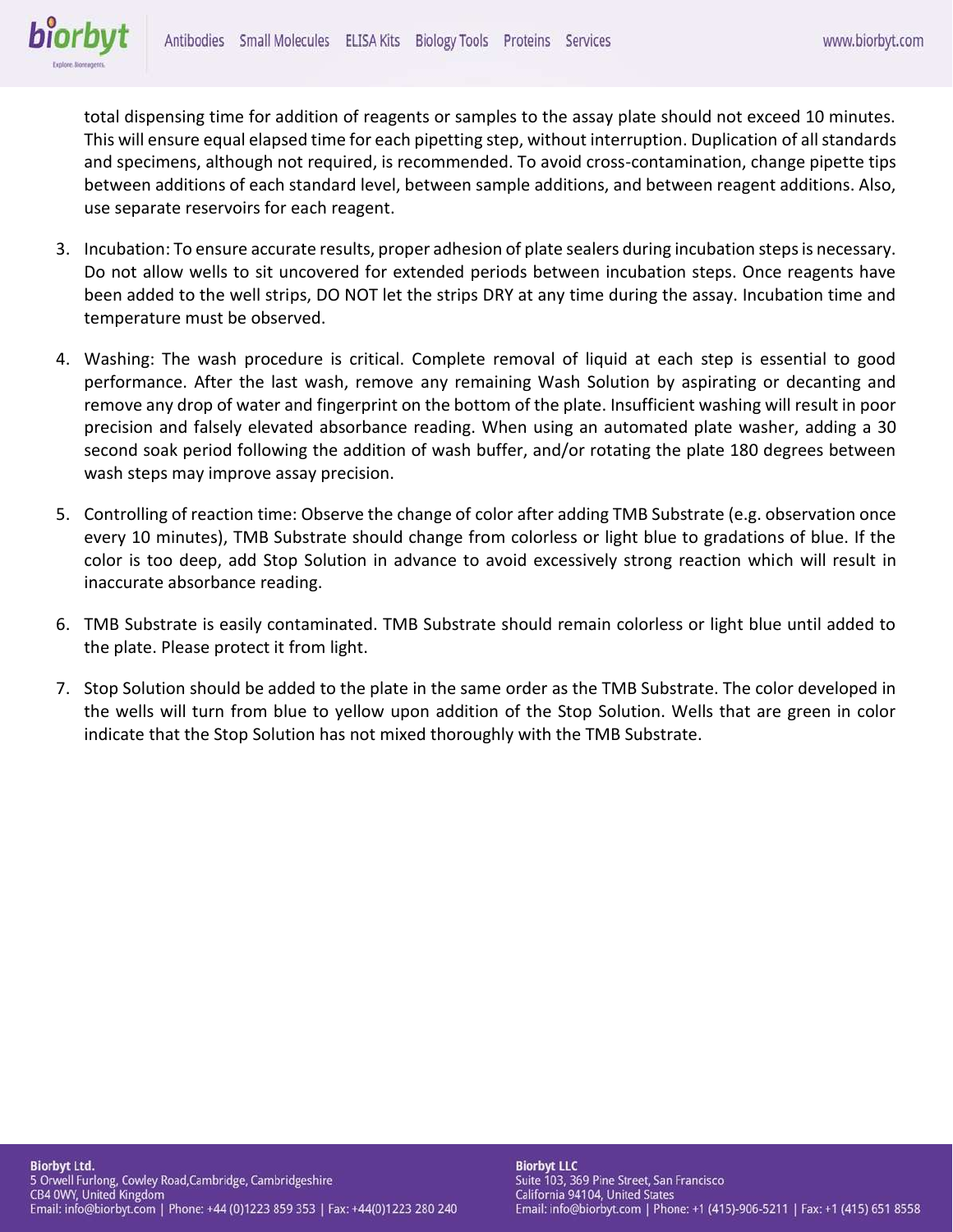

### **ASSAY PROCEDURE SUMMARY**



**\*Please determine whether the sample needs to be diluted or the optimal dilution factor based on preliminary experiment result.**